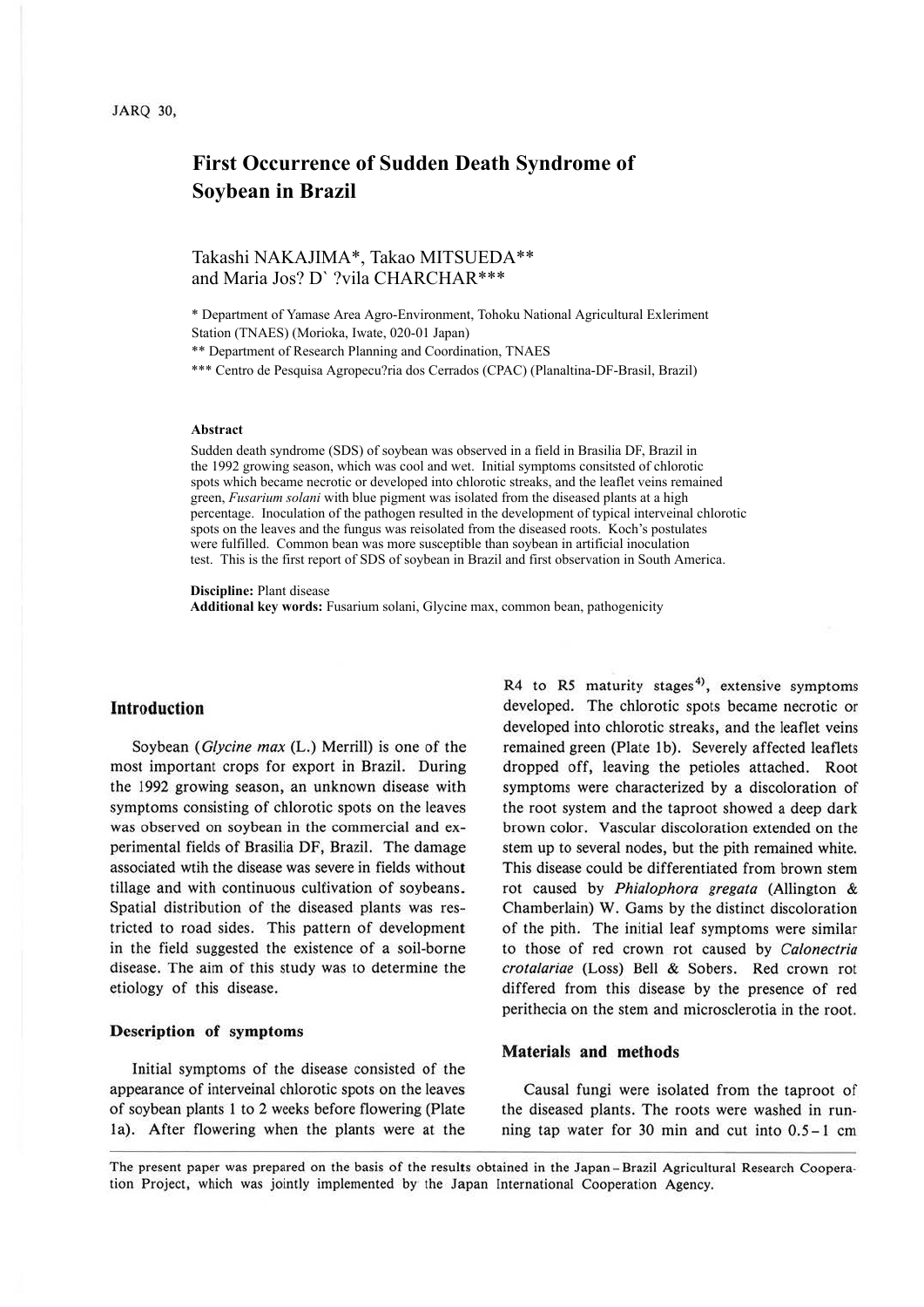

Plate I. Foliar symptoms in sudden death syndrome of soybean in Brazil a: Early symptoms, b; Advanced symptoms.

fragments. The tissues were surface-disinfected for 5 s in 70% ethyl alcohol and 2 min in 1.0% sodium hypochlorite, placed on potato dextrose agar **(PDA)**  containing streptomycin sulfate (100 mg/ml), and cultured for *5* to 7 days at 25°C. Single-spore cultures of *Fusarium* sp. that were consistently associated with the disease were used to identify and confirm their pathogenicity. Microscopic observations were carried out using standard procedures for identification of *Fusarium* species as described by Nelson et al<sup>7)</sup>. The mycelial growth rates were determined by placing each 9 mm mycelial disc on a PDA plate and incubating it at 0-35°C. Measurements of the radial mycelial growth length were taken every 24 h and the results were expressed by the averages of five isolates (Fig. 1).

A soybean cultivar, Cristalina, which was found to be susceptible to the disease in an experimental field and common bean *(Phaseolus vulgaris* L.) cv. Topcrop, were seeded in 140 ml paper pots. Roots of 14-day-old seedlings were dipped in a  $10^6$ /ml suspension of macroconidia of isolate SSL-3 at 25°C

for 24 h and transplanted to 1,000 ml pots filled with steam-sterilized soil. All the treatments were replicated in 20 pots per cultivar with one plant per pot. The soil containing  $0.4$  g N/kg,  $1.5$  g  $P<sub>2</sub>O<sub>5</sub>/kg$ , and 0.4 g  $K<sub>2</sub>O/kg$  was kept moist throughout the



Fig. I. Mycclial growth rates on PDA of *Fusarium solani* isolated from SOS of soybean in Brazil at various temperatures Vertical bars represent standard deviation of *5* isolates.

Table 1. Pathogenicity of *Fusarium solani* (SSL-3) isolated from SDS **of soybean in Brazil** 

| Host (cv.)            | Inoculation    | Disease index $(0-5)$ |                   |
|-----------------------|----------------|-----------------------|-------------------|
|                       |                | Root <sup>1</sup>     | Leaf <sup>2</sup> |
| Soybean (Cristalina)  | Inoculated     | 3.3 <sub>b</sub>      | 2.7 <sub>b</sub>  |
|                       | Not inoculated | 0.0a                  | 0.0a              |
| Common bean (Topcrop) | Inoculated     | 4.2c                  | 4.3c              |
|                       | Not inoculated | 0.0a                  | 0.0a              |

Data are means of 20 replicated pots.

Values within a column followed by the same letter are not significantly different at  $P = 0.05$ as determined by Tukey-Kramer's multiple-range test.

1):  $0 = No$  necrosis,  $1-5 = Increasingly$  severe necrosis.

2):  $0 = No$  symptoms,  $1 = Symptoms$  involve  $1-20\%$  of leaf area,  $5 = 81-100\%$ .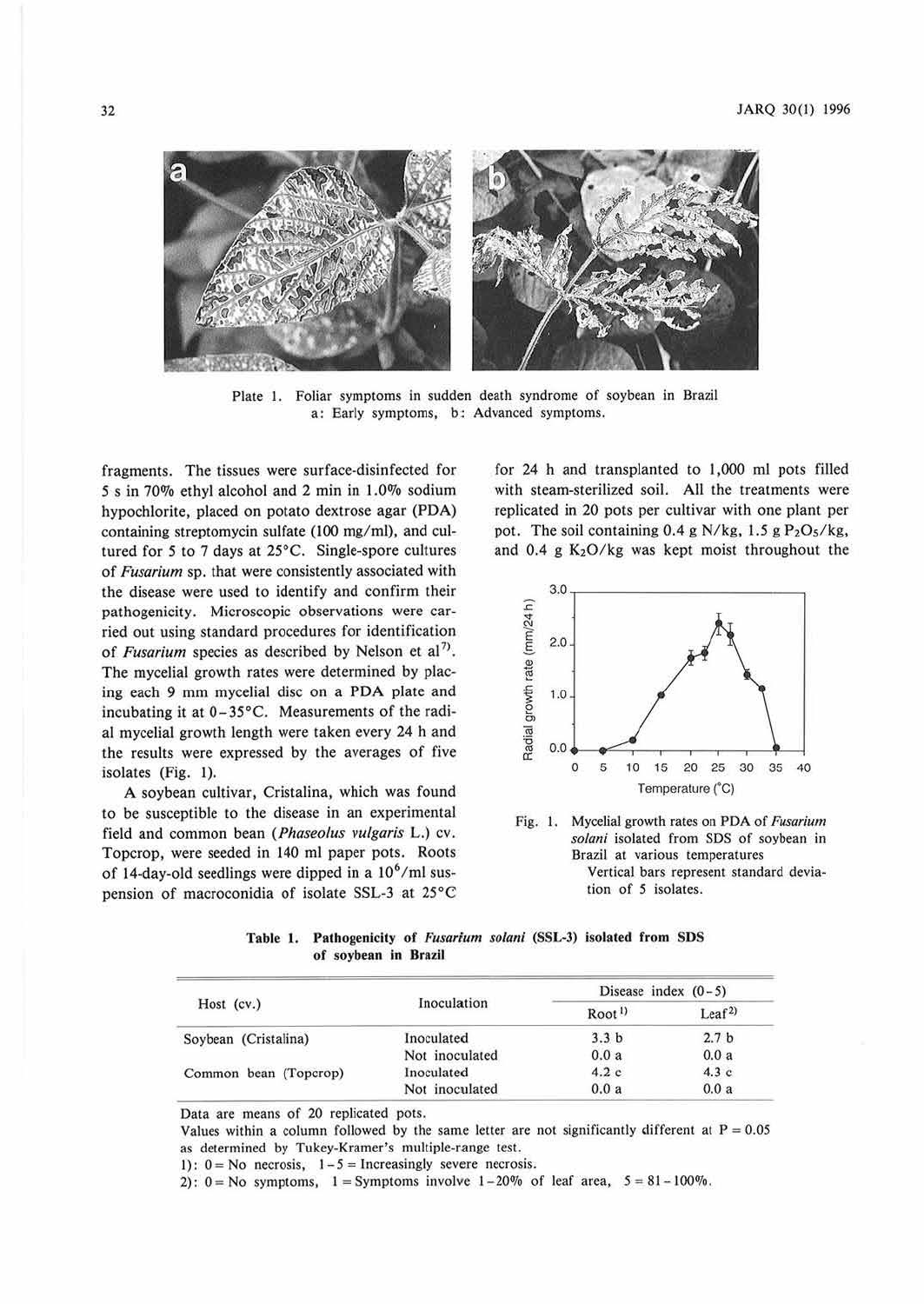experiment. The pots were transferred to a growth chamber at 20-25°C under natural light conditions. Control plants were transplanted in the same manner but not inoculated (Table !).

#### **Results and discussion**

*Fusarium* sp. with blue pigment was isolated from the diseased plants at a high percentage of 90% per plant (18/20) and 38% per root fragment (76/200). The fungal colony on PDA showed a cream color later turning blue and agar became reddish-brown. The fungus produced a septate and hyaline mycelium. Its macroconidia on carnation leaf agar were curved, slightly pointed at the apex, mostly 4-septate, rarely 5-septate,  $45-62.5 \times 4.5-6.0 \mu m$  in size and formed on simple or branched conidiophores from monophialides (Plates 2 & 3). Formation of microconidia was uncommon and chlarnydospores on water agar were globose (7.0–13.5  $\mu$ m), with terminal or



Plate 2. Macroconidia of Fusarium solani produced on carnation-leaf agar Bar = 30  $\mu$ m.



Plate 3. Developing macroconidia formed on conidiophores from monophialides Bar = 40  $\mu$ m.

intercalary conidia or hyhae. The mycelial growth rates on PDA plates at various temperatures are shown in Fig. I. The growth of the fungi was slower and optimum temperature ranged between 25.0 and 27 .5°C. On the basis of these characters that corresponded to the descriptions by Roy et al. *8'>* and Rupe <sup>9</sup> >, the fungi were identified as *Fusarium solani*  (Mart.) Apple & Wollenweb emend. Snyd. & Hans.



Plate 4. lnterveinal chlorosis of soybean leaflet *5* weeks after inoculation



Plate 5. Leaf symptoms and root necrosis of common bean plant *5* weeks after inoculation